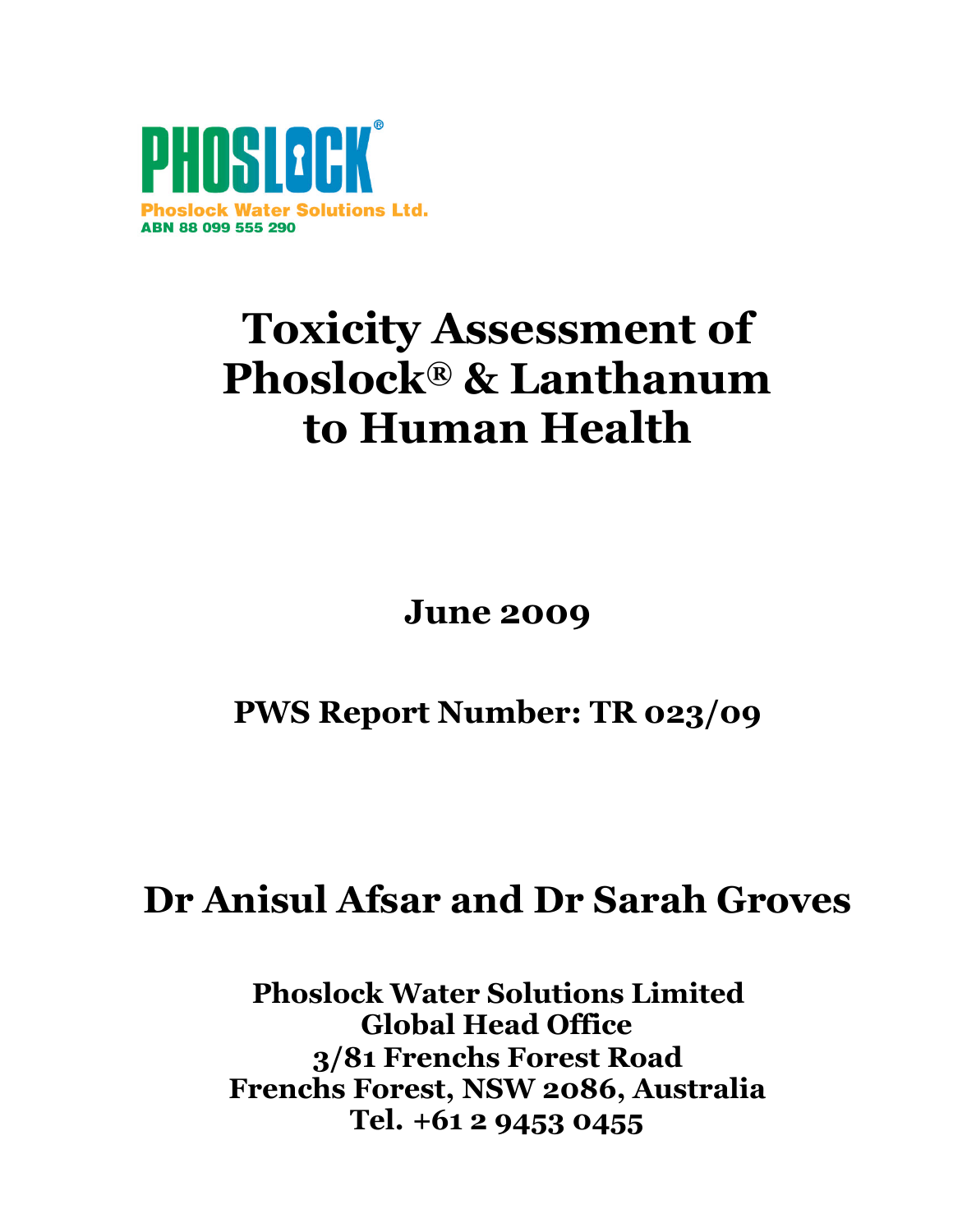## **Table of contents**

| 1. Introduction.                                                                         |    |
|------------------------------------------------------------------------------------------|----|
|                                                                                          |    |
|                                                                                          |    |
|                                                                                          |    |
|                                                                                          |    |
| 5.1. Hazard 1: Phoslock® dust.                                                           |    |
|                                                                                          |    |
|                                                                                          |    |
| 5.1.3. Mitigation/control strategies for dust inhalation or contact to skin              |    |
|                                                                                          |    |
|                                                                                          |    |
|                                                                                          |    |
| 5.2.3. Mitigation/control strategies for drinking Phoslock <sup>®</sup> treated water 8  |    |
|                                                                                          |    |
|                                                                                          |    |
| 5.3.2. Risk associated with consuming Phoslock <sup>®</sup> /lanthanum accumulated fish9 |    |
| 5.3.3. Mitigation/control strategies for not consuming Phoslock <sup>®</sup> /lanthanum  |    |
|                                                                                          |    |
| 6. Conclusion.                                                                           |    |
| References.                                                                              | 10 |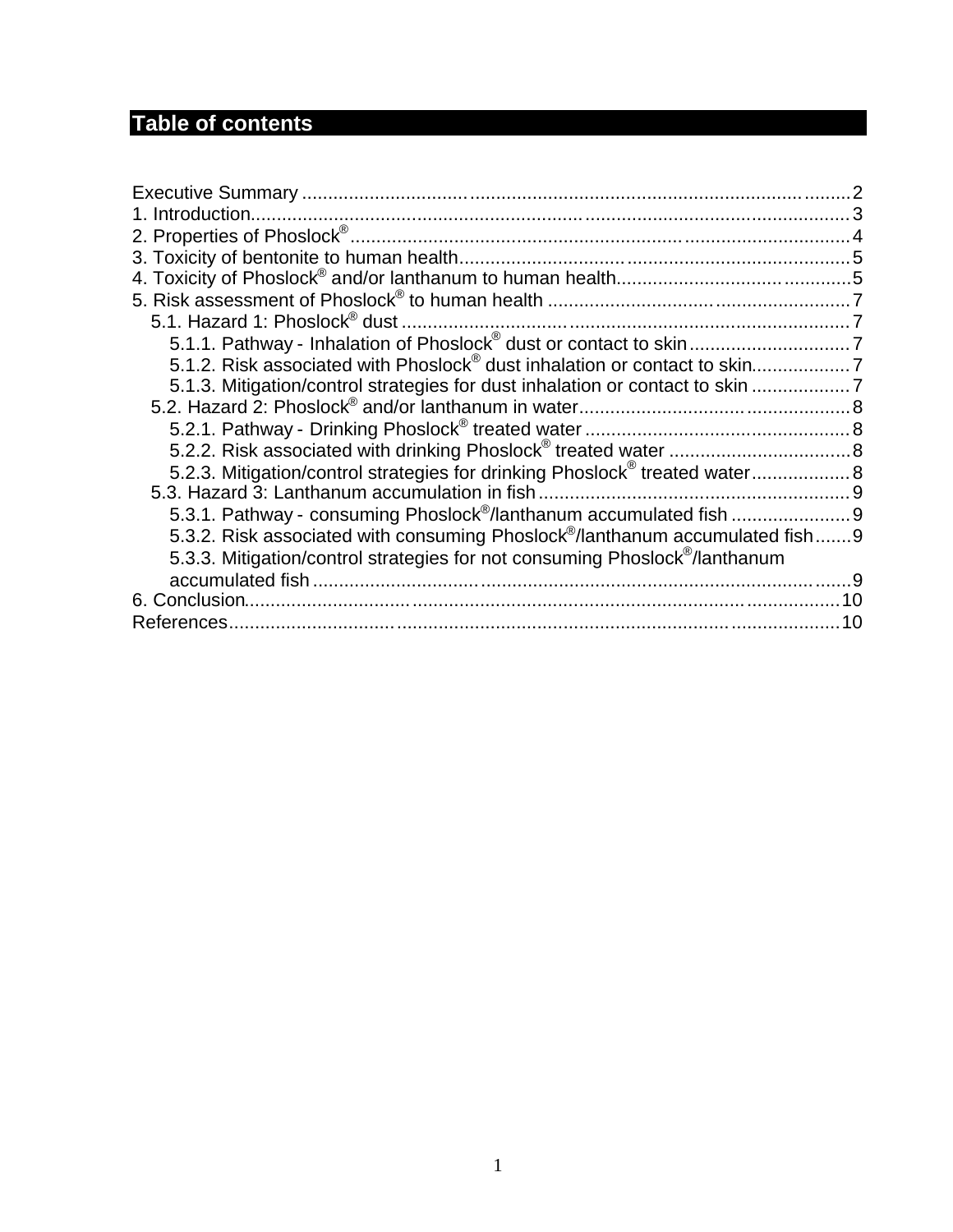#### <span id="page-2-0"></span>**Executive Summary**

Phoslock<sup>®</sup> is a new but fast emerging effective P-inactivation and blue-green algae management tool which was developed by the Commonwealth Scientific and Industrial Research Organisation (CSIRO), Australia. Phoslock® consists of bentonite clay (~95%) and lanthanum (~5%). In order to minimise any toxic impacts of Phoslock<sup>®</sup> to human health, this toxicity assessment report has been constructed to analyse and interpret relevant scientific literature and assessment studies using Phoslock<sup>®</sup> and/or lanthanum carbonate or lanthanum chloride.

Bentonite is not considered toxic to humans. Bentonite has been approved as a food additive in Australia. In contrast to the toxicity of other similar products or metals such as alum or aluminium used in the water industry, lanthanum is used as a beneficial agent to human health. Lanthanum carbonate (Fosrenol®) has been used as a phosphate binder for treatment of hyperphosphatemia in patients with chronic kidney disease who are undergoing dialysis. The bioavailability of lanthanum is extremely low, ≤0.0007% in animals and  $0.00127\%$  ( $\pm$  0.00080%) in humans. The majority of the oral dose of lanthanum carbonate is excreted in the faeces. The kidneys are not significantly involved in the clearance of lanthanum from the human body; the main excretion route for absorbed lanthanum being via the liver into bile. No effects of lanthanum accumulation in bones have been observed. Studies have shown that lanthanum is not genotoxic and the evidence that lanthanum does not cross the blood-brain barrier is substantive.

We suggest that there is no risk to human health by a Phoslock $^{\circledR}$  application to a water body (including drinking water reservoirs) at the Phoslock Water Solutions Ltd proposed dose rate of 100 g Phoslock<sup>®</sup>:1 g Filterable Reactive Phosphorus (FRP). The safety margin is substantial and sufficient to ensure that the only exposure of lanthanum (in Phoslock<sup>®</sup>) would always be much less than the therapeutic dose used in patients with hyperphosphataemia.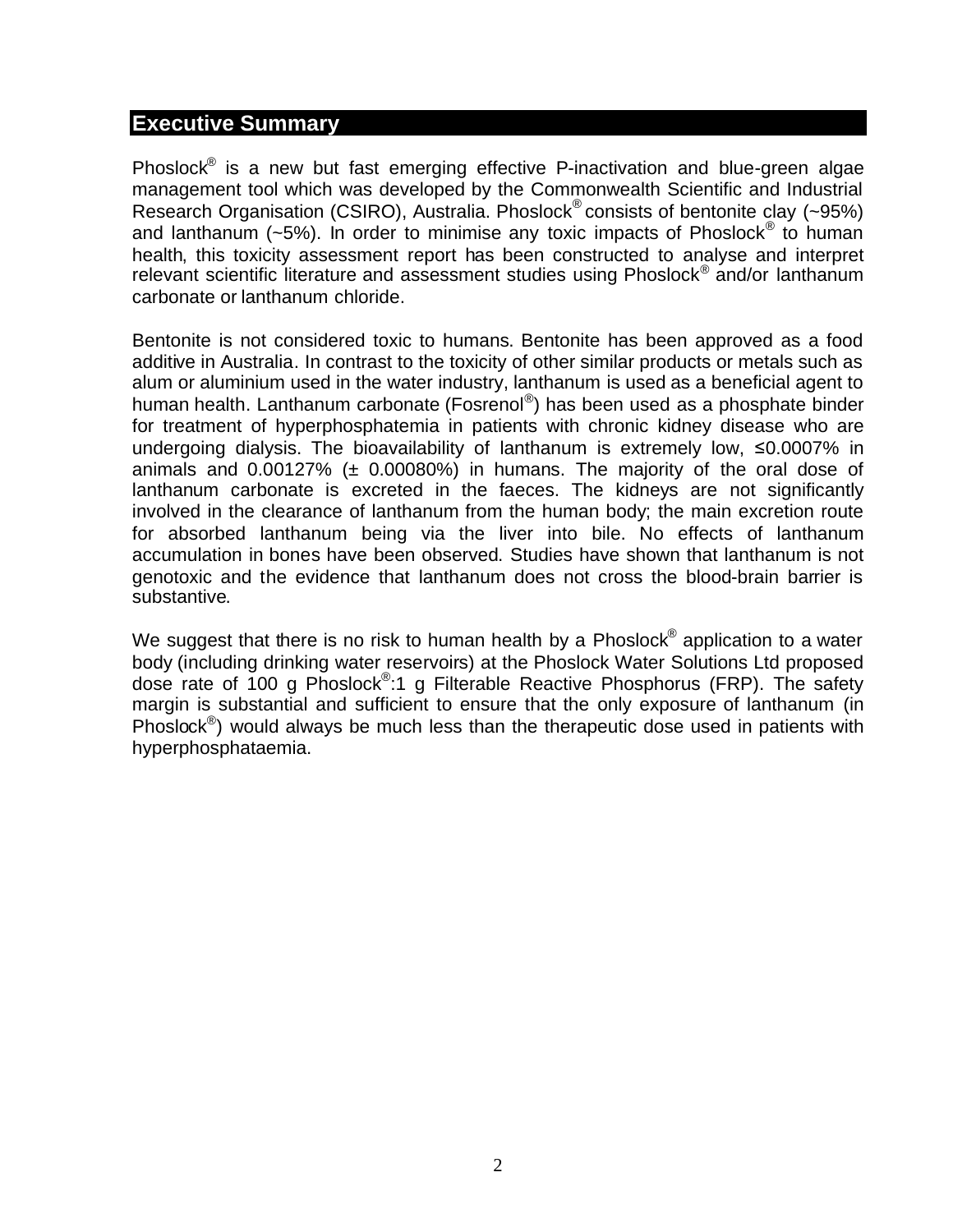#### <span id="page-3-0"></span>**1. Introduction**

Phoslock<sup>®</sup> is a modified clay product that was developed by the Commonwealth Scientific and Industrial Research Organisation (CSIRO), Australia to remove phosphorus from water bodies and eliminate the chance of blue-green algal blooms. .<br>Phoslock Water Solutions Limited (PWS) manufactures and applies Phoslock<sup>®</sup> to water bodies ranging from; recreational lakes; drinking water reservoirs; and, intensive aquaculture ponds in order remove excess  $FRP$  (in the form of  $PO<sub>4</sub>$ ) and control algal blooms.

Phoslock<sup>®</sup> consists of bentonite clay (~95%) and lanthanum (~5%). During the manufacturing process of Phoslock®, modified bentonite clay and lanthanum chloride  $(LaCl<sub>3</sub>)$  are mixed in an aqueous solution. The lanthanum  $(La)$  is adsorbed onto sites within the bentonite and becomes the active compound that removes phosphate. Bentonite (CAS No. 1302-78-9) consists of a group of clays formed by the crystallisation of vitreous volcanic ash that's deposited in water. Bentonite has been used in food, agriculture, pharmaceutical, cosmetics, medical, detergent, paint, dyes, polishes, paper and drilling industries. Bentonite has been approved as a food additive in Australia (NICNAS, 2001).

Lanthanum was discovered in 1839 by a Swedish scientist, Carl Gustav Mosander. Lanthanum is one of 15 elements that are commonly known as the rare earth elements. Natural lanthanum is a mixture of two stable isotopes, <sup>138</sup>La and <sup>139</sup>La. Lanthanum belongs to a group of elements known as the 'lanthanides'. It is the most electropositive (cationic) element of the rare earth group, is uniformly trivalent, and its binding is almost exclusively ionic. It is a hard 'acceptor' with an overwhelming preference for oxygencontaining anions. Therefore, the most common biological ligands are the carboxyl and phosphate groups with which it can form very tight complexes (reviewed by Persy *et al.*, 2006).

There are several lanthanum compounds that are available commercially. These include oxide, carbonate, chloride and fluoride. Among these compounds, lanthanum carbonate has been used in the medical industry for preparing a pharmaceutical drug. Fosrenol<sup>®</sup>  $(La<sub>2</sub>(CO<sub>3</sub>)<sub>3</sub>)$ , the FDA (US Food and Drug Administration) approved drug, is used as a phosphate binding agent for patients with hyperphosphataemia. Another application of lanthanum is found to be in water treatment, for removing oxyanions, such as phosphate and arsenate. It is this feature of lanthanum that is utilised in Phoslock® .

Lanthanum (La<sup>3+</sup>) is not influenced by redox reactions (as in the case of  $Al^{3+}$ ), and when bound with  $PO_4$  forms the insoluble compound,  $LaPO_4$  (Rhabdophane). Lanthanum and lanthanum salts are not on the NOHSC *List of Designated Hazardous Substances* (NOHSC, 1999a) and they are unlikely to be classified as hazardous substances in accordance with the NOHSC *Approved Criteria for Classifying Hazardous Substances* (NOHSC, 1999b). However, it has also been found that the free/unbound lanthanum (from the dissolution of  $LaCl<sub>3</sub>$ ) can be toxic to aquatic organisms depending on the concentration (Peterson *et al.*, 1974). This issue limited its use significantly, until an appropriate carrier that could lock the lanthanum ions into its structure was discovered in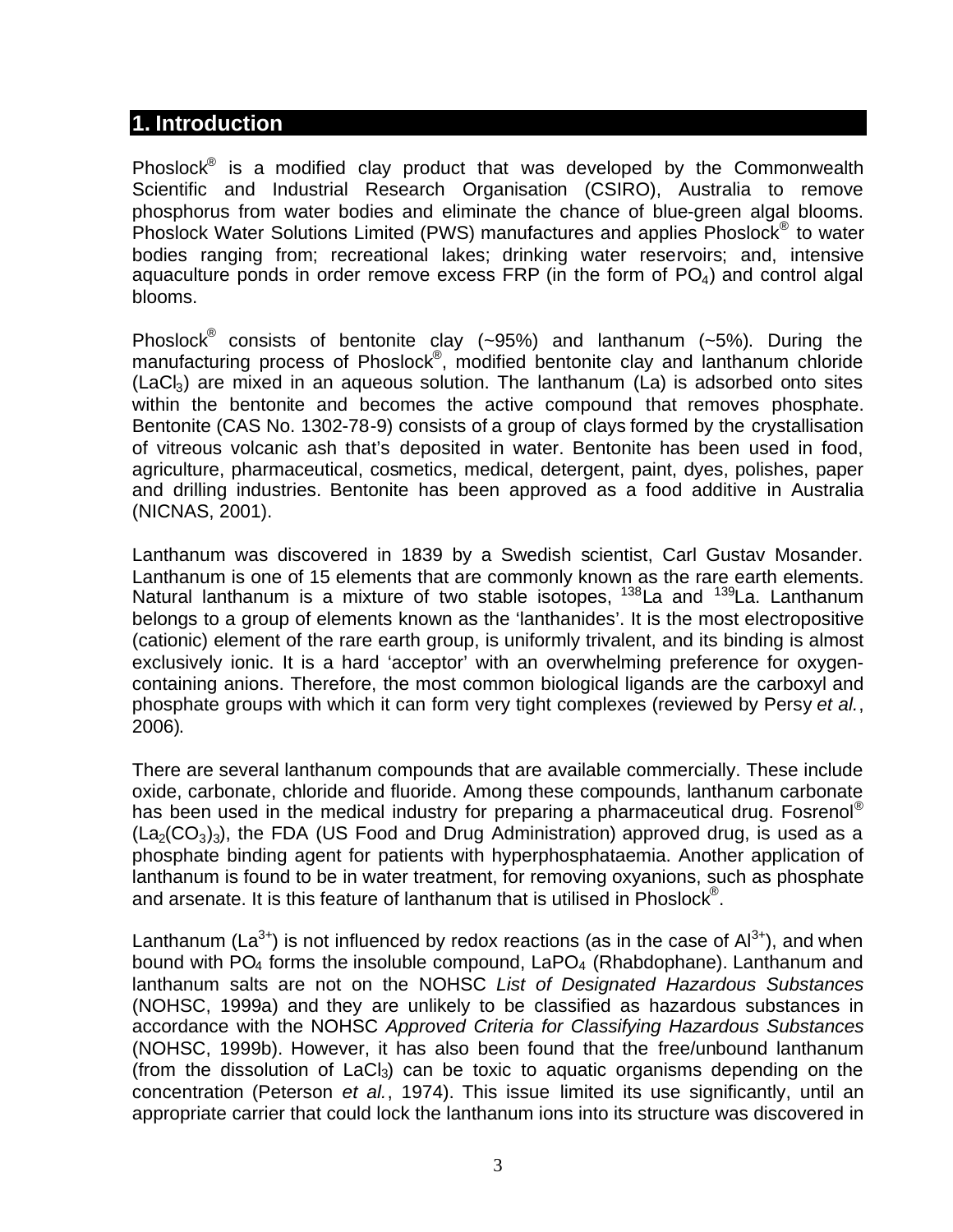the mid 1990s by the CSIRO. Lanthanum toxicity and the availability of its free form was dramatically reduced by incorporating the lanthanum ions into the structure of a high exchange capacity mineral, such as bentonite, hence the development of the innovative product, Phoslock® .

Several independent organisations and researchers have conducted extensive laboratory and field studies on the ecotoxicity of Phoslock® and lanthanum using a range of aquatic organisms and the United States Environmental Protection Agency toxicity testing criteria (summarised by Afsar & Groves, 2009). However, very little information is available on the toxicity of Phoslock® and/or lanthanum to human health. In order to ensure that the innovative nutrient inactivation product 'Phoslock®' is safe in relation to human health, this report, therefore, summarises the properties of Phoslock<sup>®</sup> and the scientific information available on the toxicity of Phoslock<sup>®</sup> and lanthanum to human health.

#### <span id="page-4-0"></span>**2. Properties of Phoslock®**

Phoslock<sup>®</sup> was originally manufactured and applied in the form of a slurry, containing 20% (w/w) of the active Phoslock® . A dry, free flowing granular form was developed in 2004, resulting in ease of transportation and reduced application cost. Another advantage of granular Phoslock® is that during the manufacturing (granulation) process significant dewatering of the slurry occurs that significantly reduces the amount of residual lanthanum associated with the product. With the introduction of the free flowing granular form, the active Phoslock® concentration was increased to more than 90%  $\mathsf{w}/\mathsf{w}$ ). The major properties of granular Phoslock $^\circ$  are listed in Table 1. By adhering to strict quality control measures, Phoslock Water Solutions Limited maintains a high concentration of the active Phoslock® consistently in the supplied product. Moreover, the low dust level and the acceptable degree of packaging stability of Phoslock<sup>®</sup> make the transportation and the application of the product convenient as well as minimising any possible health risk associated with dust levels to the personnel involved in these processes.

| <b>Physical &amp; Chemical Properties</b> | <b>Description</b>                         |
|-------------------------------------------|--------------------------------------------|
| Phoslock <sup>®</sup> content             | $>90\%$                                    |
|                                           | content is $\sim$ 95%<br>(Bentonite<br>and |
|                                           | Lanthanum is $~5\%$ on a dry matter basis) |
| Water content                             | $8\% - 10\%$                               |
| Appearance                                | Light brown free flowing granules          |
| Packaging stability                       | No deterioration of the packaging or       |
|                                           | physical appearance of the product         |
| Size of the granules                      | $0.5 - 3$ mm                               |
| <b>Bulk density</b>                       | 850 - 1200 kg m <sup>-3</sup>              |
| Dust content                              | $<$ 1% weight 50 µm                        |
| рH                                        | $7.0 - 7.5$                                |

Table 1: Summary of properties of Phoslock<sup>®</sup> granules.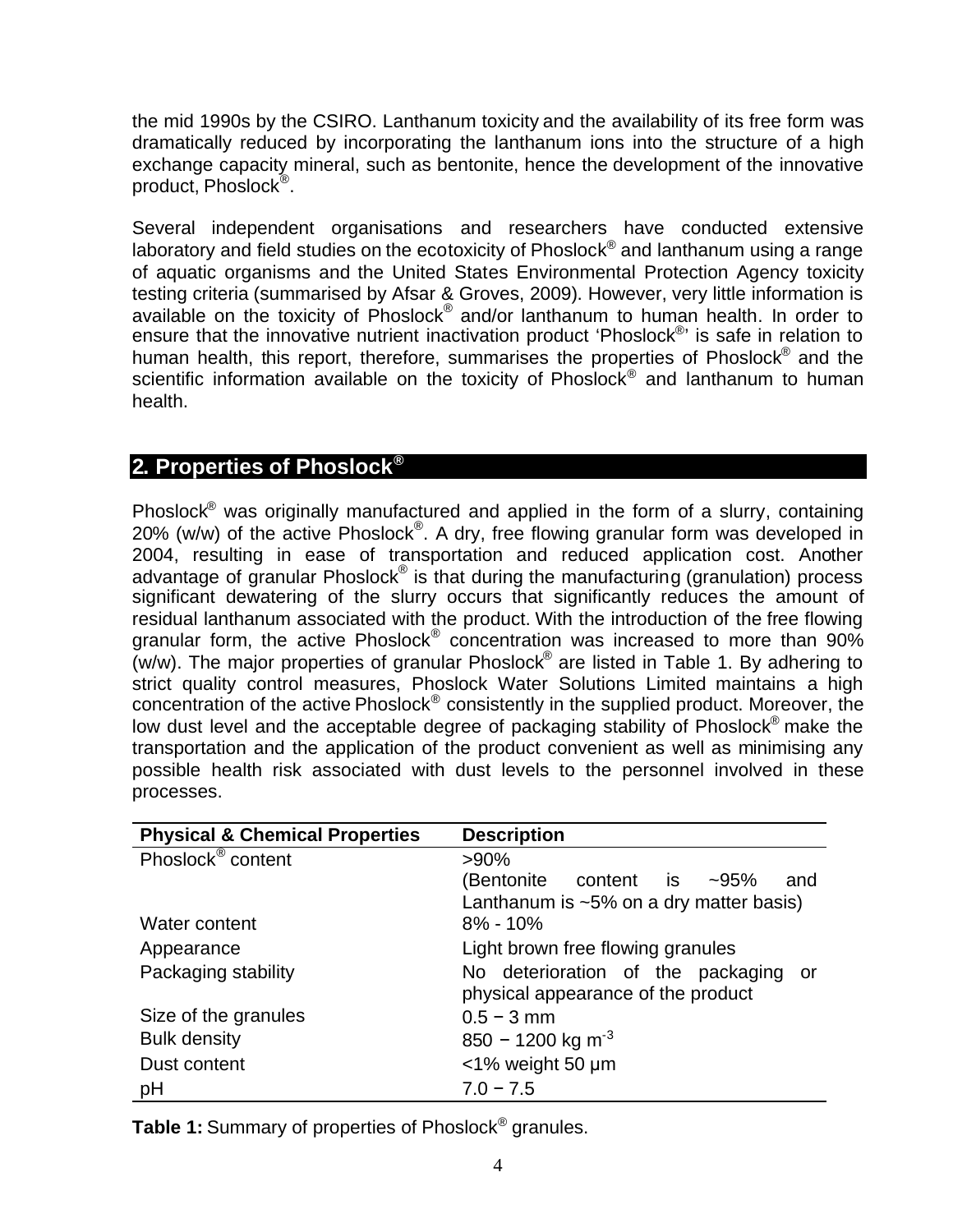#### <span id="page-5-0"></span>**3. Toxicity of bentonite to human health**

Bentonite is not considered toxic to humans or the environment. In Australia, bentonite has been approved as a food additive (NICNAS, 2001). Bentonite is utilised in the removal of impurities in oils where its adsorptive properties are crucial. In drinks such as beer, wine and mineral water, and in products like sugar or honey, bentonite is used as a clarification agent. Bentonite is used as an animal feed supplement, as a pelletizing aid in the production of animal feed pellets, as well as a flowability aid for unconsolidated feed ingredients such as soy meal. Bentonite is used as a filler in pharmaceuticals, and due to its absorption/adsorption functions, it allows paste formation. Such applications include industrial protective creams, calamine lotion, wet compresses, and antiirritants for eczema. In medicine, bentonite is used as an antidote in heavy metal poisoning. Personal care products such as mud packs, sunburn cream, baby and face powders, and face creams all contain bentonite.

The expected acute oral toxicity of bentonite in humans is very low  $(LD_{50}>15 \text{ q/kg})$ (HSDB, 2000). In a 33 day dietary (2 and 6%) and a 90 day dietary (1, 3, and 5%) study in chickens, no changes in behaviour, overall state, clinical and biochemical parameters and electrolytic composition of the blood occurred (NICNAS, 2001). Repeat dietary administration of bentonite did not affect calcium or phosphorus metabolism (NICNAS, 2001). Bentonite did not cause fibrosis after one year of exposure of 60 mg dust (<5 µm) in a rat study (Tatrai, 1985).

Bentonite is not on the NOHSC *List of Designated Hazardous Substances* (NOHSC, 1999a), and based on the available information, it is unlikely to be classified as a hazardous substance in accordance with the NOHSC *Approved Criteria for Classifying Hazardous Substances* (NOHSC, 1999b) as it doesn't meet the criteria of a hazardous substance.

### <span id="page-5-1"></span>**4. Toxicity of Phoslock® and/or lanthanum to human health**

Although no scientific study is available on the toxicity of Phoslock $^{\circledR}$  to human health, a large amount of scientific literature is available on lanthanum toxicity to human health due to lanthanum carbonate (Fosrenol®) being used as an oral drug in the medical industry. Phosphate accumulation in the human body and hyperphosphatemia are associated with an increased mortality risk. Lanthanum carbonate (Fosrenol<sup>®</sup>) is an effective non-aluminium, non-calcium oral phosphate binder for treatment of hyperphosphatemia in patients with chronic kidney disease who are undergoing dialysis. Tablets of 500, 750 and 1,000 mg are available for use in end stage renal disease patients (ESRD) with a mean C<sub>max</sub> of lanthanum 1,000 ng/L plasma (Behets *et al.*, .<br>2004). The FDA approved human dose rate for Fosrenol® (as appears on the Fosrenol® website - [http://www.fosrenol.com/\)](http://www.fosrenol.com/) is 750 – 3,000 mg per day. Moreover, Fosrenol<sup>®</sup> has also just been approved for inclusion on the Australian Public Benefits Scheme (Pharmaceutical Benefits Advisory Committee (PBAC) meeting notes, 2008; [http://www.health.gov.au/pbs\)](http://www.health.gov.au/pbs). Upon ingestion of Fosrenol<sup>®</sup> tablets, lanthanum carbonate dissociates in the acid environment of the upper gastrointestinal tract to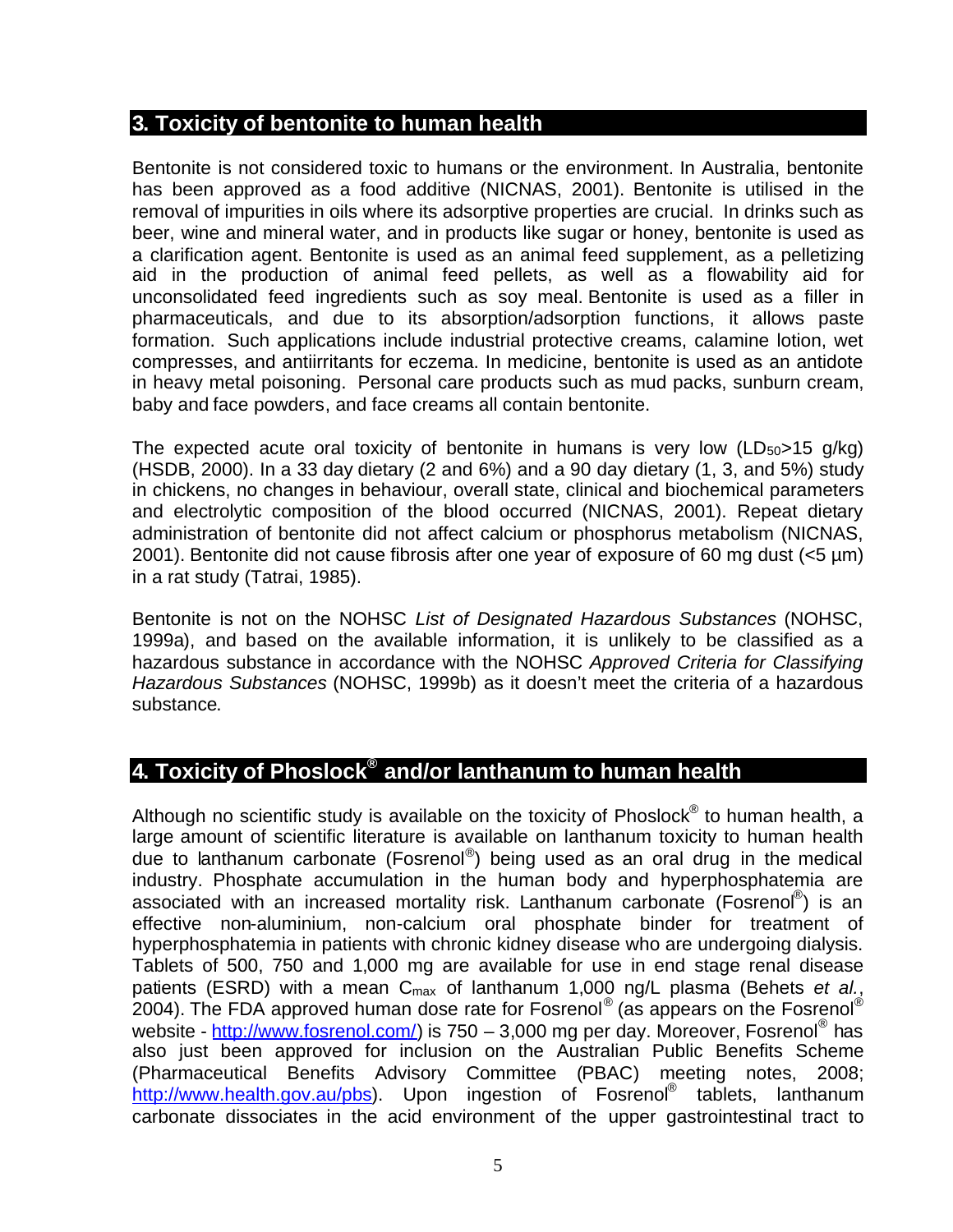release lanthanum ions that allow the formation of lanthanum phosphate in the body. This insoluble lanthanum phosphate is eliminated in the faeces without significant absorption of lanthanum. Efficacy and safety have been demonstrated in several Phase III clinical trials in both Europe and North America.

The accumulation of lanthanum in the body of dialysis patients is negligible, mainly because of its ultra-low gastrointestinal absorption and route of elimination. The kidney is not significantly involved in the clearance of lanthanum; the main excretion route for absorbed lanthanum being via the liver into bile (Damment & Pennick, 2007). Biliary elimination (80%) and direct transport across the gut wall into the lumen (13%) represent the main routes of elimination. This implies that the removal of lanthanum is not dependent on renal function; of a lanthanum dose of 1 g/day in healthy volunteers, only 0.00003% was excreted in the urine (Damment & Gill, 2003). The presence of lanthanum in the liver (Das *et al.*, 1988) is consistent with excretion of lanthanum by the liver. However, clinical studies of up to four years have not disclosed any hepatotoxic effect of the drug in patients treated with this phosphate binder (reviewed by Persy *et al.*, 2006).

The bioavailability of lanthanum is extremely low, ≤0.0007% in animals (Damment & Gill, 2003), with the majority of an oral dose being excreted in the faeces. In the human body, the absolute bioavailability of lanthanum (administered as lanthanum carbonate) was also extremely low (0.00127%  $\pm$  0.00080%), with individual values in the range of 0.00015% to 0.00224% (Pennick *et al.*, 2006). Studies have shown that oral doses of lanthanum carbonate are only minimally absorbed by the gut  $-$  in dogs, the rate of absorption is 0.00005% (Pennick *et al.*, 2003) – with the majority of an oral dose being excreted in the faeces. This is in contrast to other water treatment products such as aluminium; when administered, 0.06 – 0.10% was absorbed from the gastrointestinal tract (Johanneau *et al.*, 1997; Coburn *et al.*, 1991). Moreover, in contrast to lanthanum, absorbed aluminium eliminated mainly via kidney and biliary excretion is negligible (Coburn *et al.*, 1991).

No effects of lanthanum on bones have been observed in animals with normal renal function loaded with lanthanum at doses up to 2000 mg/kg/day for two years (Damment *et al.*, 2003). Patients treated with lanthanum carbonate for one year did not experience any of the aluminium-like toxic effects on bones expressed as either osteomalacia or adynamic bone desease (De Bror & D'Haese, 2004). On the other hand, rats with chronic renal failure loaded with very high doses (1,000 – 2,000 mg/kg/day) of lanthanum carbonate for 12 weeks showed an impairment of bone mineralisation (Behets *et al.*, 2004). However, several further studies produced evidence that the observed lesions were pharmacologically mediated and resulted from phosphate depletion induced by the administration of high doses of lanthanum carbonate rather than being the consequence of a direct toxic effect of the compound (reviewed by Persy *et al.*, 2006). Further evidence of the absence of any direct toxicity of lanthanum on bones includes the fact that the bone lanthanum concentration does not correlate with the various histomorphometric bone parameters, and the effects of lanthanum on bone mimic those induced by feeding a low phosphate diet, are normalized with phosphate repletion (Damment & Shen, 2005), and are similar to those observed in rats treated with sevelamer (Behets *et al.*, 2005).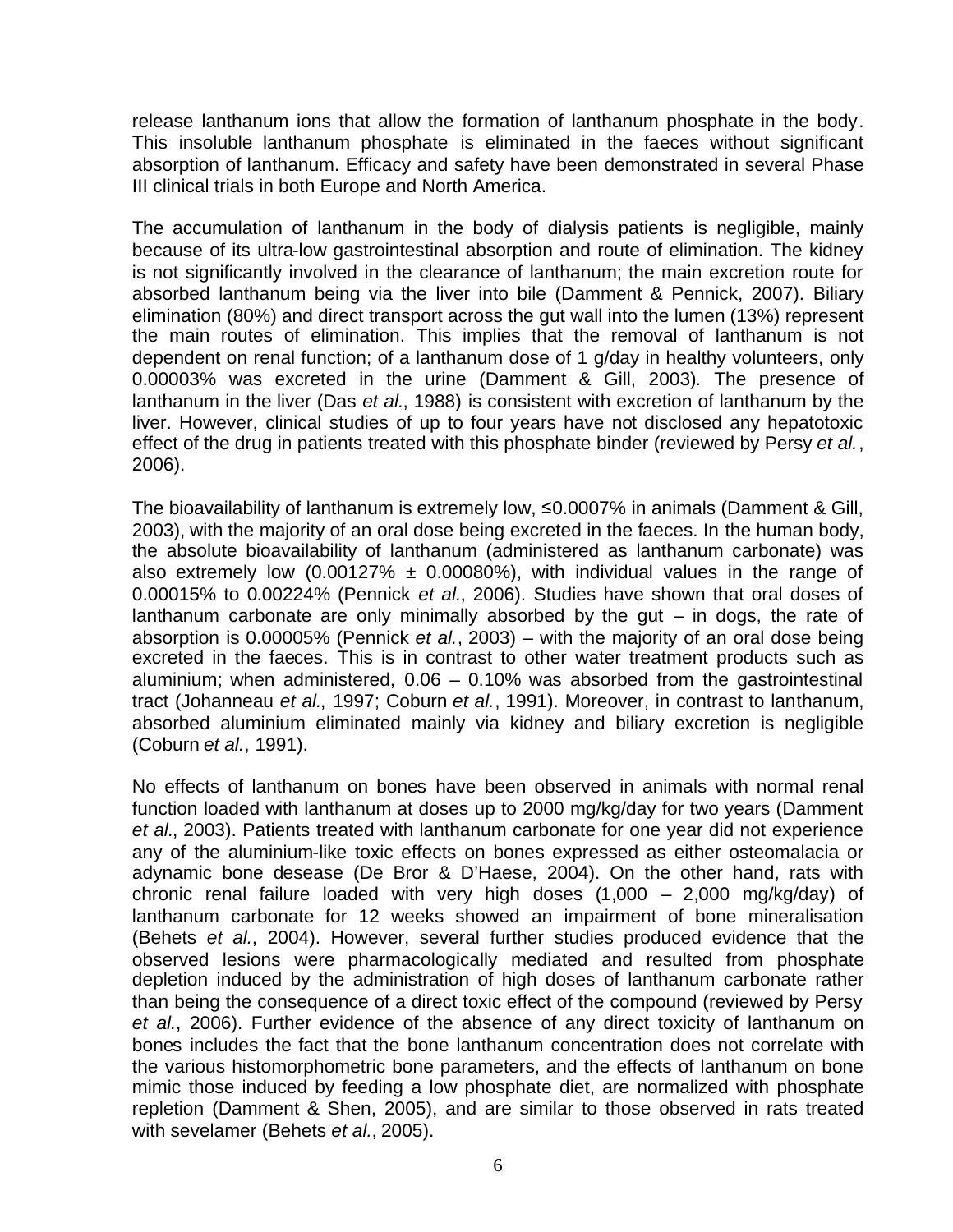Studies have shown that lanthanum is not genotoxic and that lanthanum carbonate is unlikely to present a latent hazard in therapeutic use (Damment *et al.*, 2005). There is no evidence from studies that lanthanum crosses the blood-brain barrier (Evans, 1990; Behets et al. 2005; Damment & Shen, 2005). In fact, lanthanum is routinely used as tracer to investigate the integrity of this barrier, as lanthanum ions cannot cross the plasma membrane and are excluded from passing between vascular endothelial cells in the central nervous system (CNS) by tight junctions (Kato *et al.*, 1989; Xu & Ling, 1994). Furthermore, lanthanum is almost completely bound in plasma to a variety of proteins (>99.9%), effectively limiting access to some tissue compartments, especially the brain (Pennick *et al.*, 2006).

The acute oral toxicity of lanthanum chloride in rats is very low ( $LD_{50} = 2370 - 4184$ mg/kg) (Cochran, 1995; Sax, 1984; RTECS, 2000). In a study by giving lanthanum chloride subcutaneous injections to frogs, mice and rats determined  $LD_{50}$  to be >1,000, 3,500 and >500 mg/kg for frogs, mice and rats respectively (Sax, 1984).

#### <span id="page-7-0"></span>**5. Risk assessment of Phoslock® to human health**

The possibility of direct exposure of Phoslock $^\circ$  and/or lanthanum to the human body is very limited during or after an application of Phoslock<sup>®</sup> to a water body. PWS has identified the following potential hazards associated with the application of Phoslock<sup>®</sup>, potential pathways of these hazards to human body, risks associated with these hazards, and control or mitigation strategies.

#### <span id="page-7-1"></span>**5.1. Hazard 1: Phoslock® dust**

#### <span id="page-7-2"></span>**5.1.1. Pathway - Inhalation of Phoslock® dust or contact to skin**

One possibility of Phoslock® exposure to human body is via inhaling Phoslock® dust or contact to skin during manufacture and/or application.

#### <span id="page-7-3"></span>**5.1.2. Risk associated with Phoslock® dust inhalation or contact to skin**

The MSDS of Phoslock® states that the 'rare earth modified clay', or Phoslock® is a nonhazardous and non-dangerous good. No risk has been associated with contact of Phoslock<sup>®</sup>. However, through inhalation or contact to skin, a person may feel discomfort or some irritation may occur.

#### <span id="page-7-4"></span>**5.1.3. Mitigation/control strategies for dust inhalation or contact to skin**

Although Phoslock® is a non-hazardous substance; PWS has taken several protective measures to prevent inhalation and/or contact to skin or eyes. During manufacturing and application to a water body, all workers must wear personal protective equipment (PPE) including eyewear, gloves, work clothing, boots, face masks etc. During application, public access should be restricted to the application area until the Phoslock<sup>®</sup> has .<br>dispersed. The MSDS of Phoslock® states that if inhaled, a person should be removed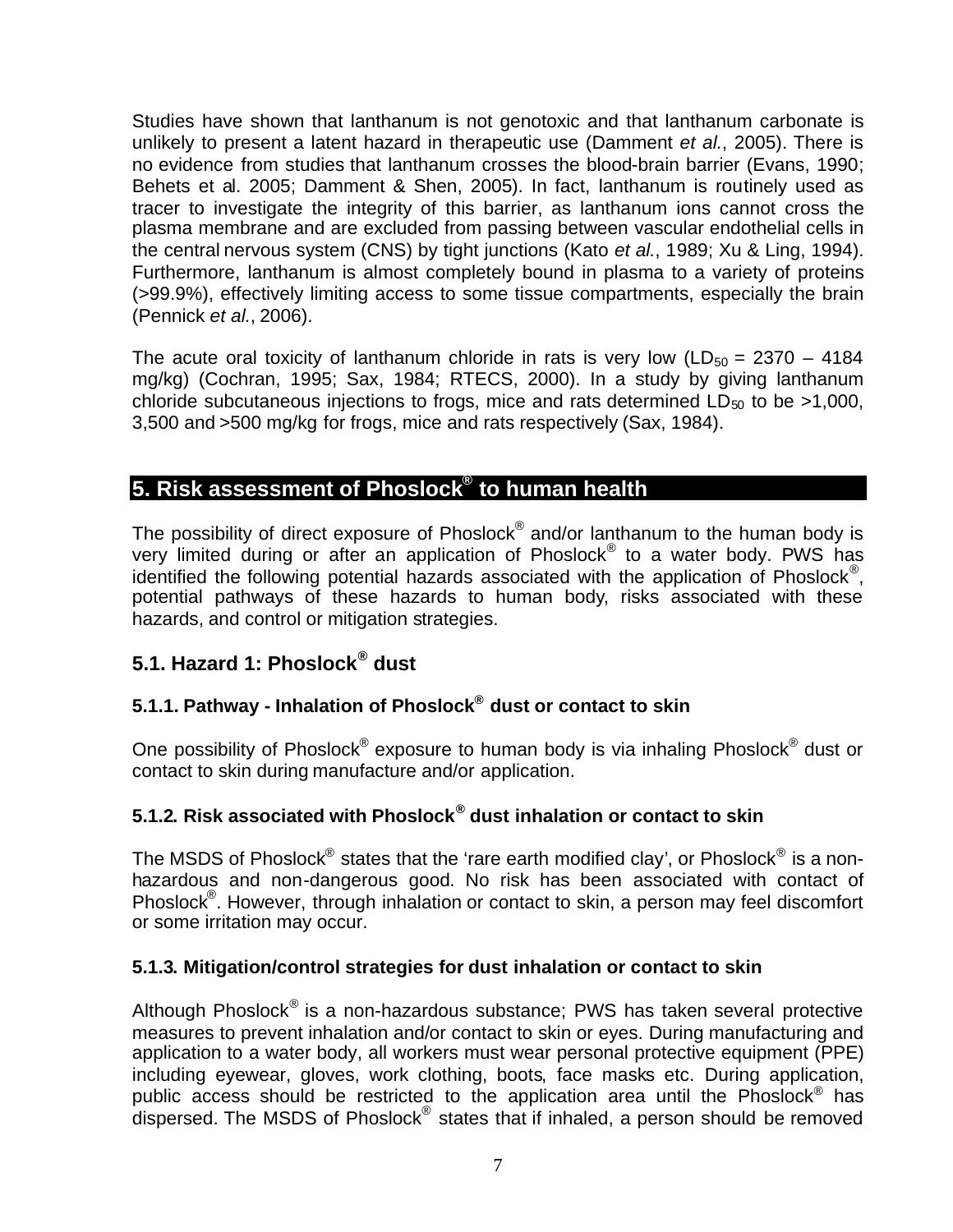from the contaminated area. In case of contact, skin should be flushed with running water.

#### <span id="page-8-0"></span>**5.2. Hazard 2: Phoslock® and/or lanthanum in water**

#### <span id="page-8-1"></span>**5.2.1. Pathway - Drinking Phoslock® treated water**

Another possibility of Phoslock® exposure is via drinking Phoslock<sup>®</sup> treated water soon after application. Through drinking Phoslock® treated water, a person can uptake lanthanum.

#### <span id="page-8-2"></span>**5.2.2. Risk associated with drinking Phoslock® treated water**

Lanthanum uptake via drinking Phoslock® treated water may cause some negative effects on human health if the concentration exceeds the recommended daily uptake limit prescribed by e.g. Fosrenol®.

#### <span id="page-8-3"></span>**5.2.3. Mitigation/control strategies for drinking Phoslock® treated water**

The possibility of lanthanum uptake via drinking Phoslock $^{\circledast}$  treated water is very limited. However, this is further reduced by ensuring the water body is kept off line after the application for few days (~7 days) until the Phoslock® clay particles associated with lanthanum have settled on the bottom (with dissolved La concentrations being continuously monitored after the Phoslock® application). On the other hand, once dissolved/free lanthanum binds with anions, they also sink and settle on the sediment as an insoluble complex which reduces the chance of lanthanum exposure to the human body when drinking Phoslock® treated water. Moreover, most water treatment would be expected to remove residual lanthanum as it removes aluminium at the time of treatment. The quantities of Phoslock<sup>®</sup> applied in the water body are determined by the concentration of phosphate available in the water body and the portion of total phosphorus that has the potential to be released as FRP. Therefore, the availability of free lanthanum in the water column for a prolonged period of time is highly unlikely.

Once lanthanum binds with phosphate, it is no longer free or bioavailable. The lanthanum-phosphate (LaPO<sub>4</sub>) complex is known to have extremely low solubility and able to form even when there are low concentrations of phosphate present in the water body and at low pH. The extent of the insolubility of lanthanum-phosphate complexes were studied by Firsching & Brune (1991) and Firsching & Kell (1993). The authors reported its solubility product,  $K_{\text{so}}$ , in freshwater to be -26.15 (Firsching & Brune, 1991) and in seawater -27.92 (Firsching & Kell, 1993), making it the least soluble among the rare-earth-phosphate complexes and far less soluble than aluminium and ferric phosphate complexes.

In case of lanthanum ingestion via drinking even a large volume of Phoslock® treated water, there is no risk to human health. The FDA approved the human dose rate for Fosrenol<sup>®</sup> or La<sub>2</sub>(CO<sub>3</sub>)<sub>3</sub> (as appears on the Fosrenol<sup>®</sup> website) at 750 – 3,000 mg per day. This being the case, applying Phoslock<sup>®</sup> on a reservoir at the dose rate of 50 ppm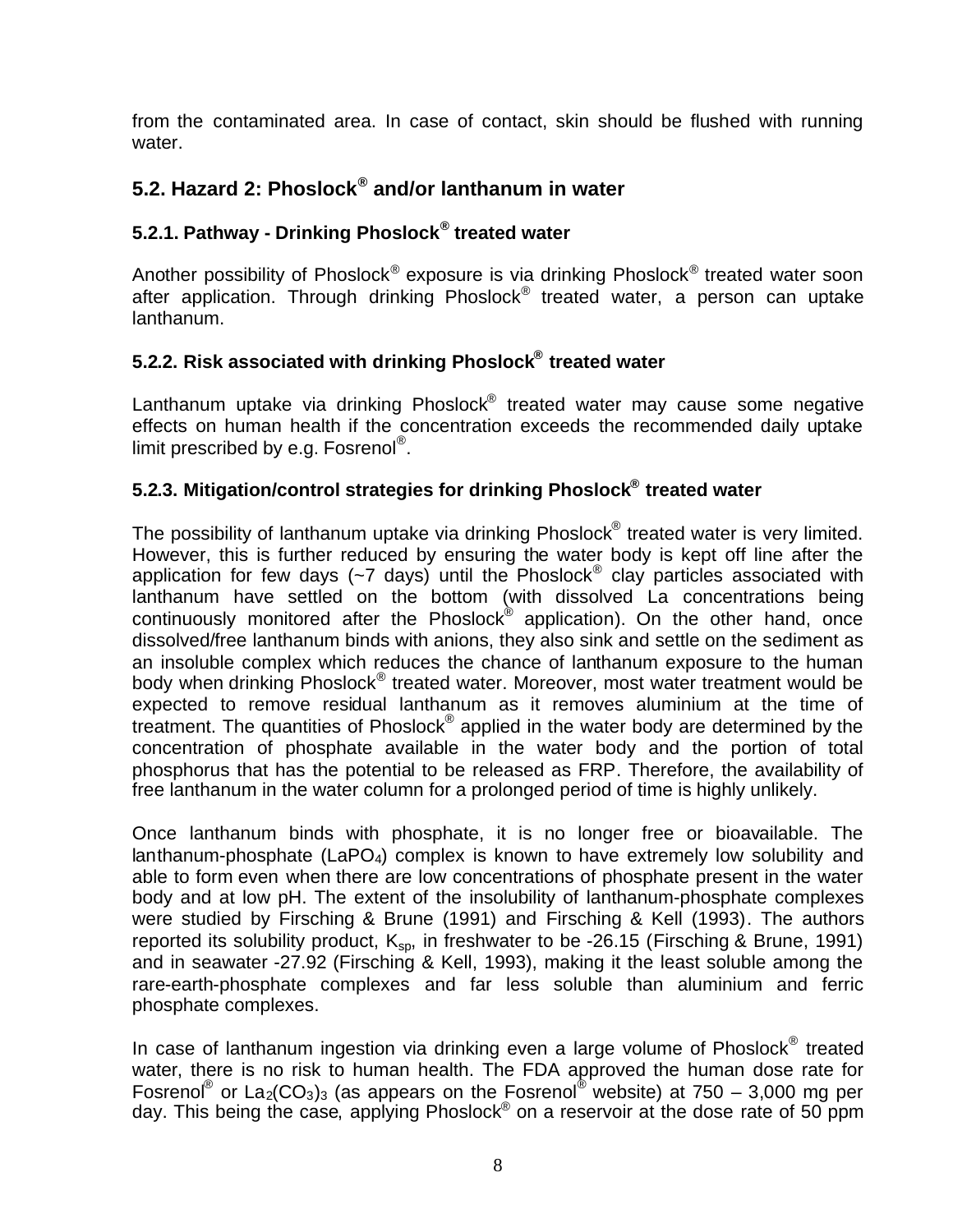(a typical dose rate of Phoslock® in a water body with an average concentration of phosphorus and alkalinity) and accepting that 100% of La (5% La in the product) will be leached out of the product (which will not happen because alkalinity and  $PO<sub>4</sub>$  will "soak up" the "free" La), then: the person would need to drink 300 L of reservoir water per day to ingest the minimum dose of La that corresponds to the lowest Fosrenol® daily intake. The maximum daily dose of Fosreno $\mathbb{P}$  is 3,000 mg and therefore the average person would need to drink 1,200 L of reservoir water per day to get the maximum dose of La that is the Fosrenol® daily intake. These large volumes of water could not be drunk by a person per day and therefore an application of Phoslock<sup>®</sup> would never deliver as much as La that a Fosrenol® tablet delivers. Therefore, even ingestion of Phoslock<sup>®</sup> directly after an application would not pose a risk to human health risk.

#### <span id="page-9-0"></span>**5.3. Hazard 3: Lanthanum accumulation in fish**

#### <span id="page-9-1"></span>**5.3.1. Pathway - consuming Phoslock® /lanthanum accumulated fish**

A third possibility of Phoslock® exposure is via consuming Phoslock<sup>®</sup>/lanthanum that has accumulated in aquatic organisms such as fish.

#### <span id="page-9-2"></span>**5.3.2. Risk associated with consuming Phoslock® /lanthanum accumulated fish**

Lanthanum uptake via consuming Phoslock<sup>®</sup> accumulated in fish may cause some negative effects on human health if the concentration exceeds the recommended daily uptake limit prescribed by e.g. Fosrenol® .

#### <span id="page-9-3"></span>**5.3.3. Mitigation/control strategies for not consuming Phoslock® /lanthanum accumulated fish**

The risk via consuming Phoslock<sup>®</sup>/lanthanum accumulated fish harvested from Phoslock<sup>®</sup> treated water after application is reduced as shown in a fish health investigation, after three successive applications of Phoslock® in Lake Okareka (New Zealand). Lake Okareka fish health monitoring report (Landman *et al.*, 2007) demonstrated that trout and koura accumulated La only in the liver and hepatopancreas tissues, not in the flesh/muscle following the application of Phoslock<sup>®</sup>. It was also demonstrated that the accumulated La was removed from the fish liver and hepatopancreas tissues within few months and the concentrations of La returned to baseline before another Phoslock<sup>®</sup> application one year later, suggesting a biological capacity to depurate lanthanum by the Lake Okareka biota (Landman *et al.*, 2007). This is also consistent with the findings that the main excretion route for absorbed La in humans or animals is via the liver into bile (Damment & Pennick, 2007).

The highest concentration of La measured in the liver of male and female trout in Lake Okareka after one and two months of Phoslock<sup>®</sup> application was 1.2 and 0.8 mg/kg respectively (Landman *et al.*, 2007). Similarly, the highest concentration of La in the hepatopancreas tissues of male and female trout was 0.8 and 1.0 mg/kg respectively (Landman *et al.*, 2007). Therefore, in total the highest concentration of La in one trout was 2.0 mg/kg. This being the case, applying Phoslock<sup>®</sup> on a reservoir at the dose rate similar to Lake Okareka, a person would need to consume 375 kg of fish per day to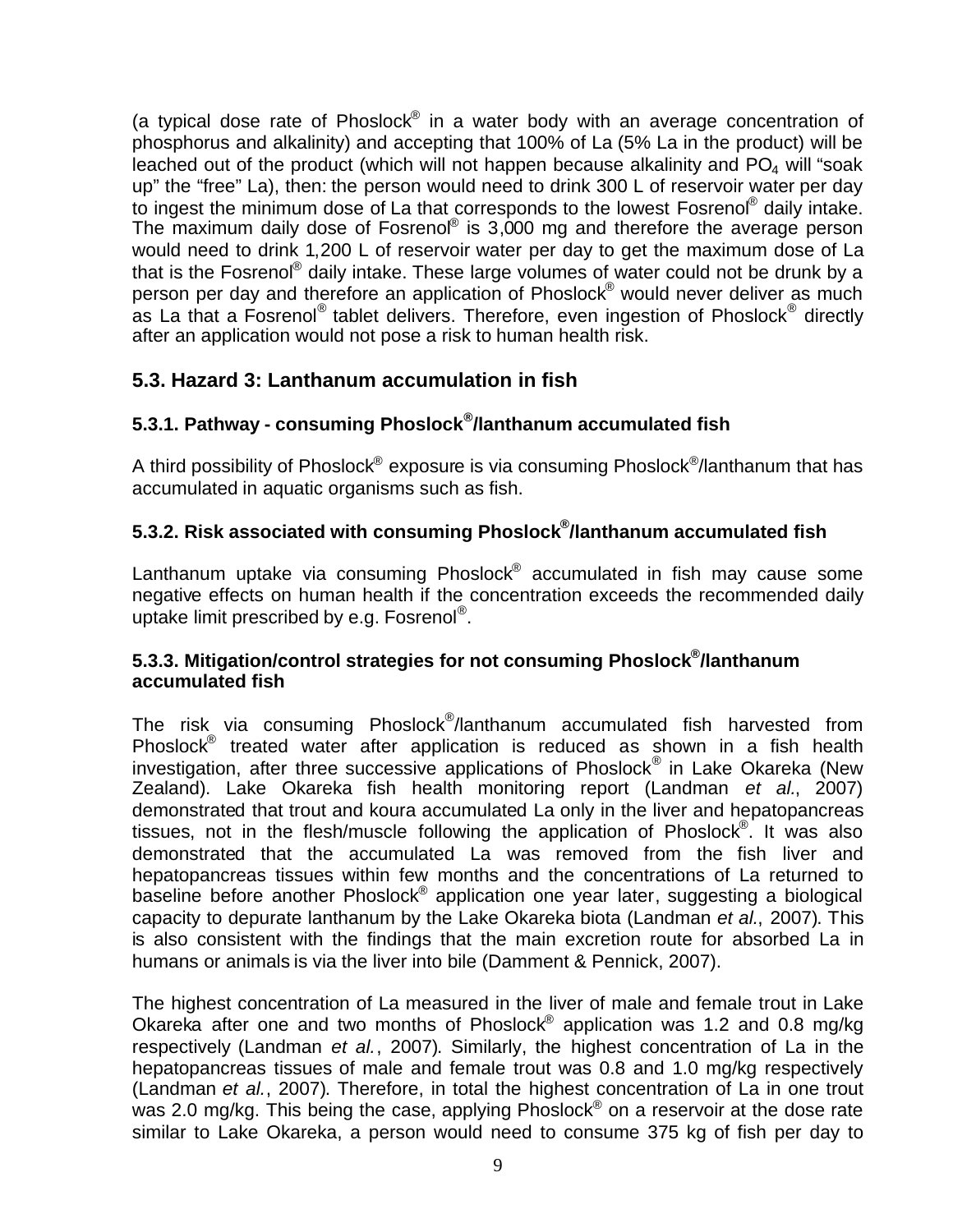ingest the minimum dose of La that corresponds to the lowest Fosrenol® daily intake. The maximum daily dose of Fosreno $<sup>®</sup>$  is 3,000 mg and therefore the average person</sup> would need to consume 1,500 kg of fish per day to get the maximum dose of La that is the Fosrenol<sup>®</sup> daily intake. These large quantities of fish would not be consumed by a person per day and therefore an application of Phoslock® would never deliver as much as La to fish body that a Fosrenol® tablet delivers. Moreover, fish liver and hepatopancreas tissues are not generally consumed by humans. However, even consumption of large quantities of lanthanum accumulated fish liver and hepatopancreas tissues harvested from Phoslock<sup>®</sup> treated water body will not pose any risk to human health.

#### <span id="page-10-0"></span>**6. Conclusion**

In conclusion we consider that a Phoslock $^{\circledast}$  application to a water body including drinking water reservoirs at applicable dose rates shows that there is no identifiable risk to human health. The margin of safety in the case that all lanthanum is leached out of the product after application to a water body such as a drinking water reservoir is substantial and sufficient to ensure that exposures from ingestion of lanthanum would always be significantly much less than the therapeutic dose used in patients with hyperphosphataemia.

#### <span id="page-10-1"></span>**References**

- Afsar A. and Groves S. 2009. Eco-toxicity assessment of Phoslock®. Phoslock Water Solutions Limited. Report no. TR 022/09.
- Behets G.J., Verberckmoes S.C., D'Haese P.C., and de Broe M.E. 2004. Lanthanum carbonate: a new phosphate binder. Curr Opin Nephrol Hypertens 13: 403 – 409.
- Behets G.J., Verberckmoes S.C., Oste L., Bervoets A.R., Salome M., Cox A.G., Denton J., De Broe M.E., and D'Haese P.C. 2005. Localisation of lanthanum in bone of chronic renal failure rats after oral dosing with lanthanum carbonate. Kidney Int 67: 1830 – 1836.
- Coburn J.W., Mischel M.G., Goodman W.G., and Salusky I.B. 1991. Calcium citrate markedly enhances aluminum absorption from aluminum hydroxide. Am J Kidney Dis 17: 708 – 711.
- Cochran K.W., Doull J., Mazur M., and DuBois K.P. 1950. Acute toxicity of zirconium, columbium, strontium, lanthanum, cesium, tantalum and yttrium. Archives Industrial Hygiene & Occupational Med 1: 637 – 650.
- Damment S.J.P. and Gill M. 2003. The pharmacokinetics and tissue distribution of lanthanum carbonate (Fosrenol®), a new non-aluminum, non-calcium phosphate binder (abstract). J Am Soc Nephrol 14: 204A.
- Damment S.J.P., and Shen V. 2005. Assessment of effects of lanthanum carbonate with and without phosphate supplementation on bone mineralization in uremic rats. Cln Nephrol 63: 127 – 137.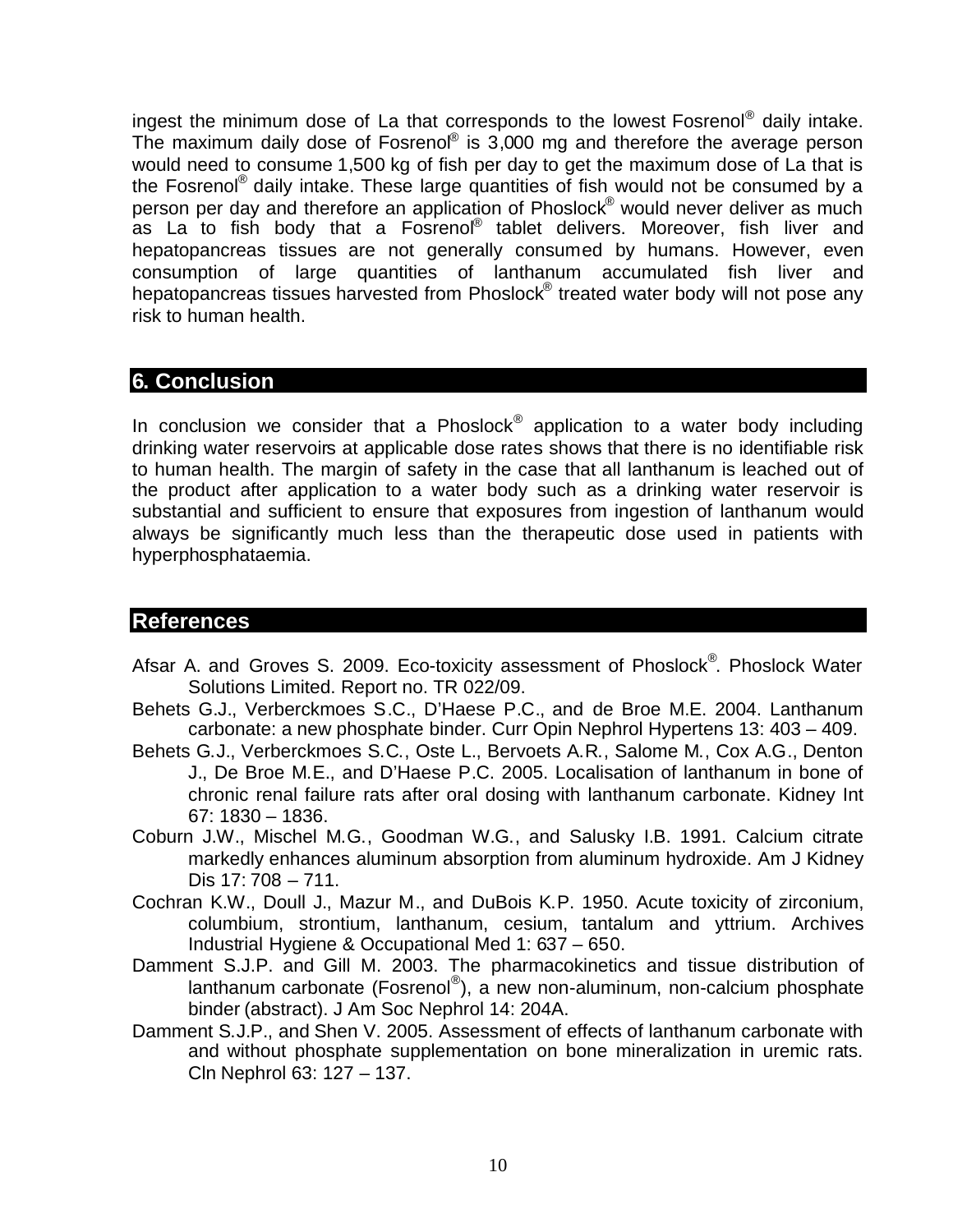- Damment S.J.P., Beevers C., and Gatehouse D.G. 2005. Evaluation of the potential genotoxicity of the phosphate binder lanthanum carbonate. Mutagenesis 20(1):  $29 - 37$ .
- Damment S.J.P. and Pennick M. 2007. Systemic lanthanum is excreted in the bile of rats. Toxicol Lett 171: 69 – 77.
- Das T., Sharma A., and Talukder G. 1988. Effects of lanthanum in cellular systems. Biological Trace Element Research 18:201 – 228.
- De Broe M.E. and D'Haese P.C. 2004. Improving outcomes in hyperphosphataemia. Nephrol Dial Transplant 19 (Suppl 1): i14 – i18.

Evans C.H. 1990. Biochemistry of the lanthanides. Plenum Press, New York.

- Firsching F.H. and Brune S.N. 1991. Solubility products of the trivalent rare-earth phosphates. J Chem Eng Data 36: 93 – 95.
- Firsching F.H. and Kell J.C. 1993. The solubility of the rare-earth-metal phosphates in sea water. J Chem Eng Data 38: 132 – 133.
- HSDB. 2000. Hazardous Substances Database, Australia.
- [http://www.health.gov.au/pbs.](http://www.health.gov.au/pbs) Australian Government Department of Health and Aging website.

[http://www.fosrenol.com/.](http://www.fosrenol.com/) Fosrenol® (lanthanum carbonate) website.

- Johanneau P., Raisbeck G.M., Yiou F., Lacour B., Banide H. and Drüeke T.B. 1997. Gastrointestinal absorption, tissue retention, and urinary excretion of dietary aluminum in rats determined by using  $^{26}$ Al. Clin Chem 43: 1023 – 1028.
- Kato M., Sugihara J., Nakamura T. and Muto Y. 1989. Electron microscopic study of the blood-brain barrier in rats with brain edema and encephalopathy due to acute hepatic failure. Gastroenterol Jpn 24: 135 – 142.
- Landman M., Brijs J., Glover C. and Ling N. 2007. Lake Okareka and Tikitapu Fish Health Monitoring 2007. Scion Report. October 2007.
- NICNAS Public Report. 2001. National Industrial Chemical Notification and Assessment Scheme. File No. NA/899.
- National Occupational Health and Safety Commission (NOHSC). 1999a. List of Designated Hazardous Substances [NOHSC:10005(1999)]. Australian Government Publishing Service, Canberra, Australia.
- National Occupational Health and Safety Commission (NOHSC). 1999b. Approved Criteria for Classifying Hazardous Substances [NOHSC:1008(1994)]. Australian Government Publishing Service, Canberra, Australia.
- Pennick M., Damment S.J.P. and Gill M. 2003. The pharmacokinetics and tissue distribution of lanthanum carbonate (Fosrenol®), a new non-aluminum, noncalcium phosphate binder. Poster presented at the  $36<sup>th</sup>$  Annual Meeting of the American Society of Nephrology (ASN), San Diego, CA, 2003.
- Pennick M., Dennis K. and Damment S.J.P. 2006. Absolute bioavailability and disposition of lanthanum in healthy human subjects administered lanthanum carbonate. J Clin Pharmacol 46: 738 – 746.
- Persy V.P., Behets G.J., Bervoets A.R., De Broe M.E. and D'Haese P.C. 2006. Lanthanum: A safe phosphate binder. Seminars in Dialysis 19 (3): 195 – 199.
- Peterson S.A., Sanville W.D., Stay F.S. and Powers C.F. 1974. Nutrient Inactivation as a Lake Restoration Procedure - Laboratory Investigations. National Environmental Research Center. US EPA, Carvallis, Oregon. Report number: EPA-660/3-74- 032.